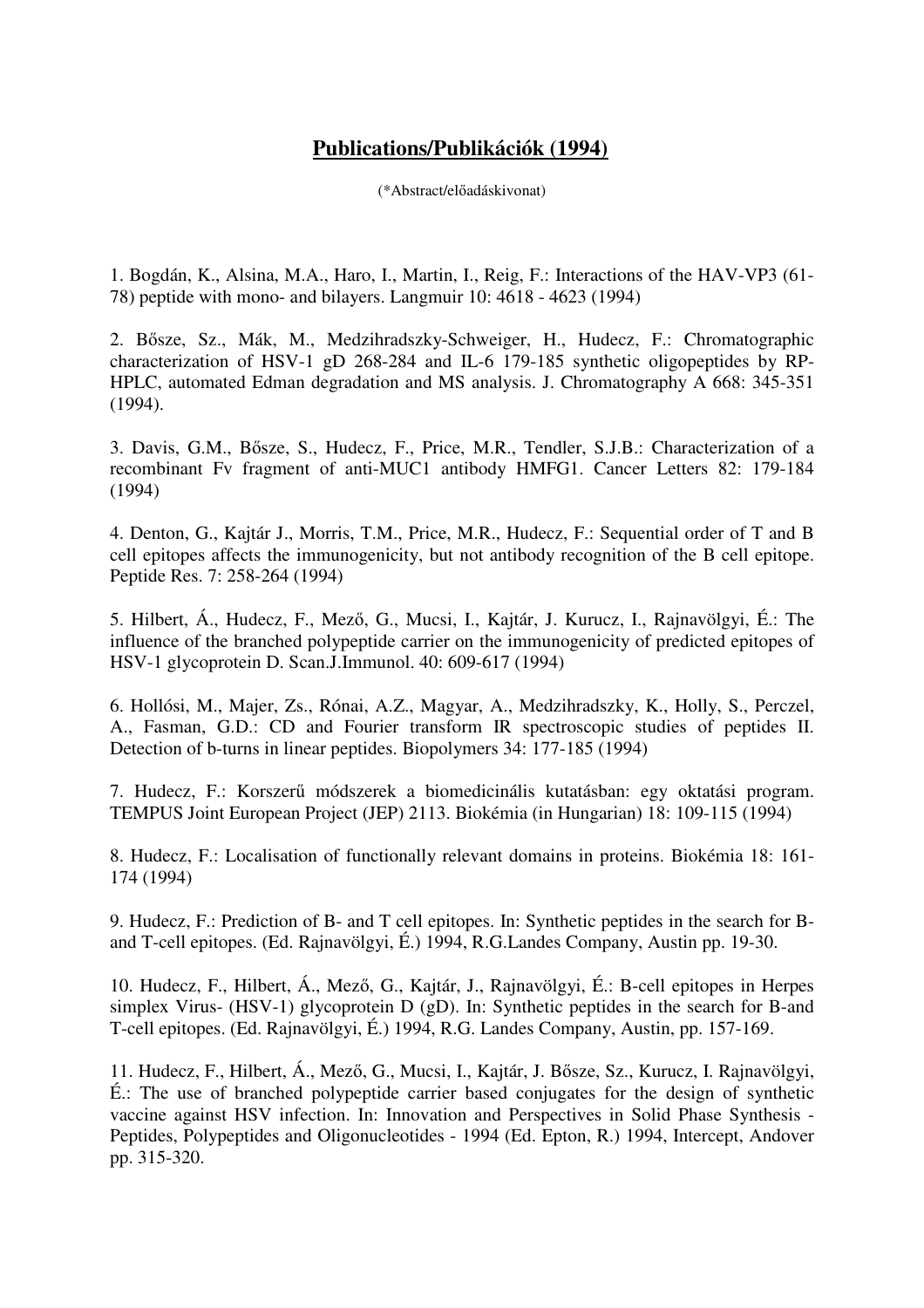12. Hudecz, F., Kojima, Y., Miyamoto, Y., Kajtár, J., Maeda, H.: The effect of charge on the biodistribution of synthetic branched polypeptides in tumour bearing mice. J. Controlled Release 28: 301-302 (1994).

13. Hudecz, F., Pimm, M.V., Gaál, D., Vincze, B., Mező, G., Mező, I., Pályi, I., Szekerke, M.: Design of synthetic branched polypeptide based conjugates for imaging and therapy of cancer. In: Proceedings of the XVI. International Cancer Congress. (Eds.: Rao, R.S., Deo, M. G., Sanghvi, L.D., Mittra, I.) 1994, Monduzzi Editore, Bologna pp. 177-181.

14. Hudecz, F., Tóth, G.K.: Synthetic peptide constructs to increase the immunogenicity of Bcell epitopes. In: Synthetic peptides in the search for B-and T-cell epitopes. (Ed. Rajnavölgyi, É.) 1994, R.G.Landes Company, Austin pp. 97-119.

15. Idei M., Mező G., Hudecz F., Mező I., Vadász Zs., Teplán I., Kéri Gy.: HPLC and CE analysis of peptide-hormone macromolecular carrier conjugates. The Chromatography Yearbook. (Evans, M.B. and Fell, A.F., eds.) Chromatographic Society, Nottingham (1994).

\*16. Jeney A., Süli-Vargha H., Timár F., Ráso E., Lapis K., Timár J.: The utility of Lys-Pro-Val as cytokine antagonist in antitumor drug design. Annals of Oncology 5 (Suppl 5):110 (1994)

\*17. Loir, B., Morandini, R., Delforge, A., Marmol, del V., Deraemaecker, R., Süli-Vargha, H., Ghanem, G.: Effect of TNF-a on IL1-b and IL-6 production by human melanoma cells: role of MSH-related neuropeptides. Melanoma Research 4 Suppl. 2. 46-47 (1994)

\*18. Magyar, A., Rónai, A.Z., Hepp, J., Borsodi, A., Medzihradszky, K.: Agonist-based, receptor-type selective opioid peptides containing an alkylating moiety. Regulatory Peptides Suppl. 1 S47-S48 (1994)

19. Medzihradszky, K.: Peptidkémiai kutatások Magyarországon, 1937-1993. Magyar Kémai Folyóirat 100: 235-247 (1994)

20. Morandini, R., Süli-Vargha H., Libert, A., Loir, B., Botyánszky, J., Medzihradszky, K., Ghanem, G.: Receptor-mediated cytotoxicity of alpha-MSH fragments containing Melphalan in a human melanoma cell line. Int. J. Cancer 56 129-133 (1994)

\*21. Orosz, G., Rónai, A.Z., Bajusz, S., Medzihradszky, K.: Novel, receptor-type selective tetra- and pentapeptide opioid antagonists, related to a natural sequence found in snake venom. Regulatory Peptides Suppl. 1 S53-54 (1994)

22. Orosz, G., Rónai, A.Z., Bajusz, S., Medzihradszky, K.: N-terminally protected penta- and tetrapeptide opioid antagonists based on a pentapeptide sequence found in the venom of philippine cobra. Biochem. Biophys. Res. Comm. 202: 1285-1290 (1994)

23. Pimm, M.V., Perkins, A.C., Gribben, S.J., Hudecz, F.: Scintigraphic determination of biodistribution of an 111In-labelled poly(L-lysine) backbone branched polypeptide drug carrier in tumour-bearing mice. J. Nuclear Biology and Medicine 38 (4/S1): 104-108 (1994)